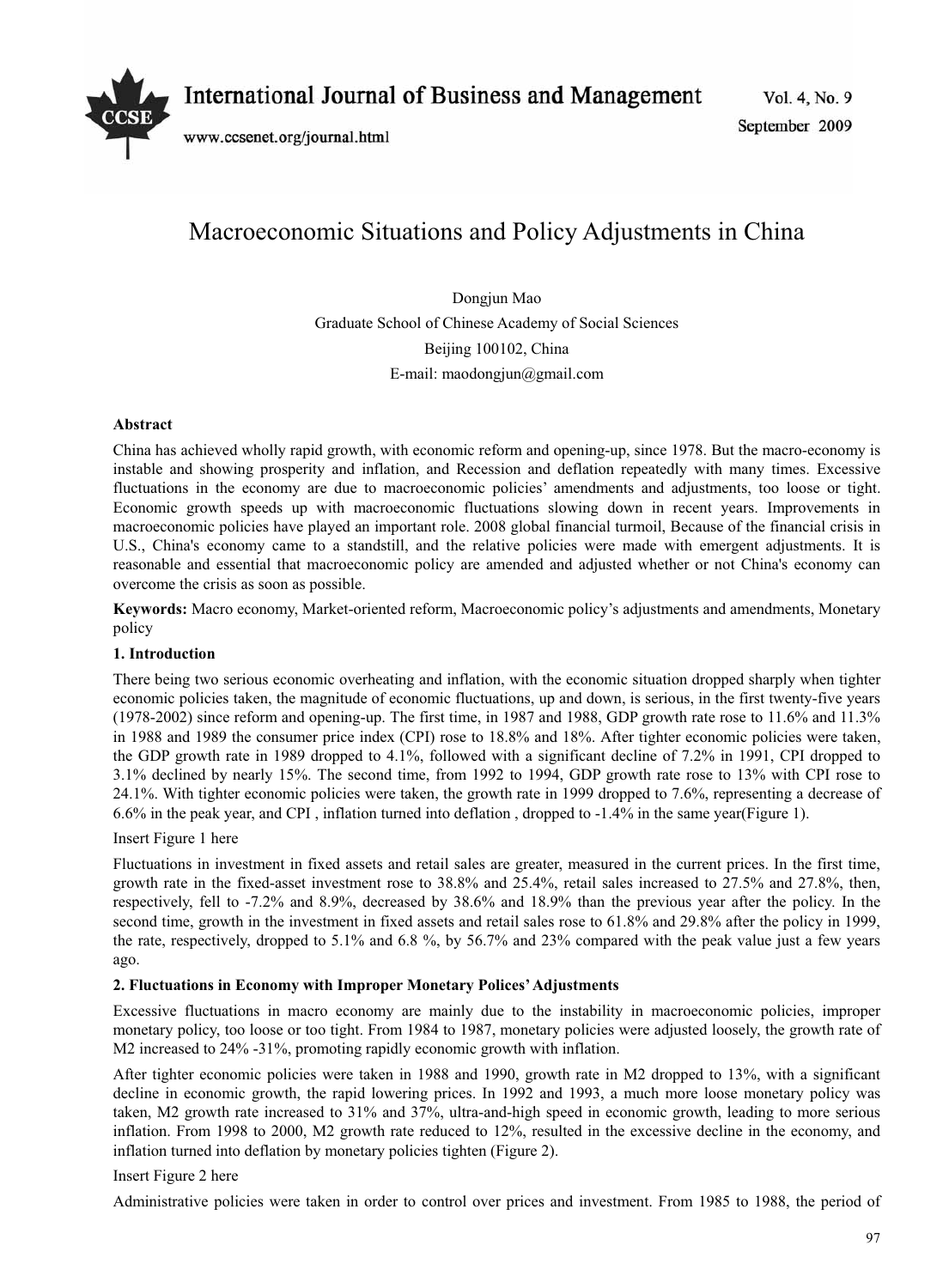rising prices and increasing investments, the State Council issued a direction on local authorities and asked them to take administrative measures to control prices and compressing the scale of investment. Macroeconomic management increased administrative policies, with strict examination and approval of investment to compress the scale with strict credit control policies in September 1988. Fixed-asset investment growth rate in 1989 dropped to -7.2%, CPI dropped to 3.1% percent, lower than the 14.9% over the previous year, retail sales dropped to 2.5%, GDP growth rate dropped to 3.1%. Strong administrative rules and tighter monetary policies, resulted in hard landing for the economy, rapid economic growth slipped to the bottom, from a macroeconomic overheating over a short period into the cold.

In 1993, when the CPC Central Committee and State Council in June adopted a "Views over CPC Central Committee and State Council on the current economic situations and strengthening of macro economy" to exert strictly control upon the issuance of credit, liquidity or cessation of bank lending, corporate activities in financial markets, and strict control over investment in real estate, strengthen tax collection and management, clean up audit of investment projects under construction, and strictly control new projects, and so on. Activities in the financial markets were severely crack down, many investments in bonds, equity and trust were banned, many corporate loans were recovered ahead of schedule. The collapse of the real estate bubble appeared in the coastal areas, and a number of financial institutions went bankruptcy. Large number of bad debts existed in enterprises and financial institutions, after the period of have which had long-term adverse effects on the financial and economic operations and developments.

The second half of 1993, Macroeconomic administration began to introduce tighter policies, which were not only improvements, but also mistakes compared to 1988. Improvement lied in the fact that macroeconomic administration took steps to tighten the policies gradually in a few years, not the rapid tightening of monetary loans in place by taking the absorption of the lessons of a hard landing in 1988. From 1993 to 1997, M2 growth gradually slowed down from 37.3% to 25.3% from 24.1%, inflation rate fell to 8.3%, investment growth slowed from 61.8% percent to 14.8 %, GDP growth rate dropped steadily from 14% to 10%. Macro economy gradually lowered to achieve a soft landing. Error lied in the fact that macroeconomic administration continued to strengthen the crunch, and caused the excessive decline in the economy after the goal of soft landing achieved. In 1997, GDP growth and inflation rate down to 9.3% and 2.8%, investment growth rate to 8.8%.Macroeconomic indicators had dropped to the normal range or below normal levels. But the tighter policies still continued, especially tighten monetary loans. From 1997 to 1999, M2 growth fell from 19.6% to 14.7%, CPI dropped to -1.4%, growth rate in the investment and GDP dropped to 5.1% and 7.6% ,which were in a low level.

From 1998 to 2002, tighten macroeconomic continued and resulted in deflation and macro economy downwards, not to release vigilance against inflation. Monetary policy authorities did in accordance with the growth of money supply not exceeding 15%, CPI not exceeding the goal of zero to tighten monetary policy. In the five years, the majority of the months, growth rate of M2 and loan contracted to 15% or less, CPI was down to the negative (Figure 3). The risk of inflation was eliminated, but deflation appeared to bring about consumption and investment downwards, and unemployment was serious with social problems increased. Growth rate in retail sales feel to 7% and fixed-asset investment dropped to 5.1%. The registered urban unemployment rate was from 3.1% to 4%.

Insert Figure 3 here

#### **3. Market-oriented reforms and Macroeconomic policies' adjustments**

Since 1978, China's economy has entered a new period of market-oriented reforms and economic quickly developments. Economic growth has been accelerating, because the old central-plan mechanical economy was breakdown, which impulse the decentralization and reform of enterprises to expand their powers to stimulate the local economies active and business vital. The early stage, the first ten years, of reforms and opening-up, macroeconomic administration exerted a relatively flexible monetary policy wholly, implementing adequate monetary support market-oriented reforms and rapid economic developments. Local governments and enterprises had enthusiasm to investment. Income of urban and rural residents, especially the rural residents were on the increase rapidly with the emergence of consumption boom in housing and appliances. Vitality of local governments and the competitiveness of enterprises, lack of restraint mechanisms, led to excessive expansion of investment scale. The market-oriented reform, especially the price-settle mechanism, brook through the price-control system. In 1988, a striking rise in the prices of consumption goods. This not only released money supply, but also contained reforms in the price-settle mechanism, which exerting, on the one hand, the formation of the negative impact of inflation, on the other hand, having market-oriented reforms positively. In the fourth quarter of 1988, macroeconomic administrations adopted tighter monetary policy to decelerate quick investments and inflation trend, stabilizing the macroeconomic situation, at the same time, making stagnation and retrogression of market-oriented reforms.

Market economic system was decided to establish to achieve rapid economic growth, which means market-oriented reforms were entering a new stage in 1992. Policy of release of substantial monetary supply was striking. Local economies and cooperates rapidly expanded business investments. Economy showed rapid increases in the consumption of residents, a new round of investment on the increase and inflation. The second half of 1993, macroeconomic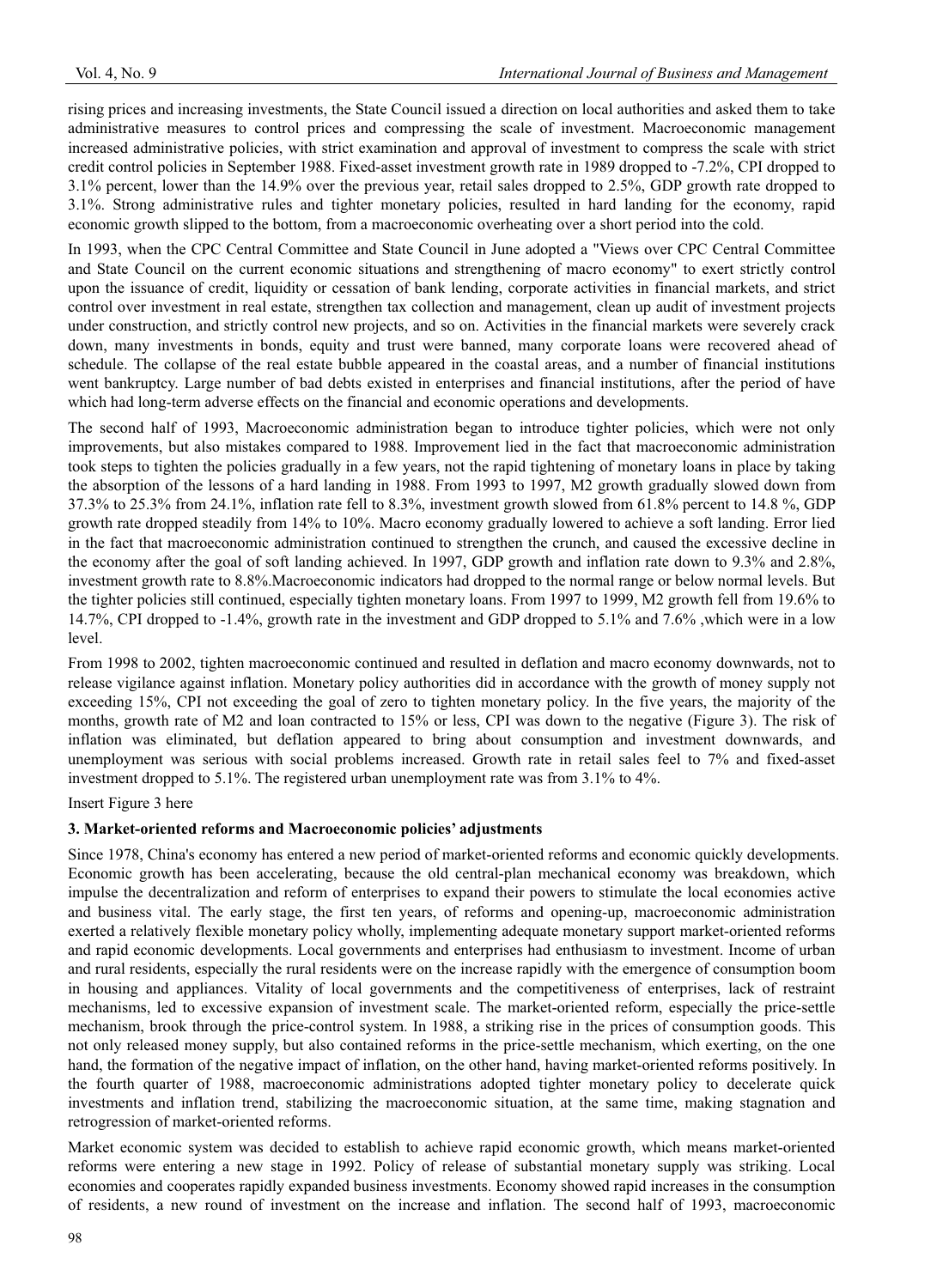administration began to tighten economic policies, the more relative tight fiscal policy and monetary policy. In 1994, macroeconomic administration continued to advance tax, financial system, investment mechanism and enterprise reforms, at the same time, promoting reforms in the fields of health care, education, social security, and housing. These reforms promoted macroeconomic management system to change from a planned economy to a market economy, learning from the mature market economies and macro-management mode, establishing the policy and governance structure of monetary and fiscal policy. The central bank, changed from People's Bank of China, was responsible for the formulation and implementation of monetary policy. Reforms in the tax system, instead of local financial system, increased the concentration of the central finance. The central bank used tools as deposit reserves, open market operations, and rediscount rates to exert monetary policies, reducing the scale of loans from the commercial banks lending controls and direction loans, and gradually pushed forward market-oriented reform of interest rates in order to make monetary policy play a central role in the conditions of market economy system. The duty of State Development Planning Commission changed from mainly the distribution of goods and approval of investment projects into responsibly formulating economic and social development plans and industrial and regional policies in the long term, with the coordination of ministry of finance with the central Bank.

In 1995, macroeconomic administration decided to execute the moderately tight fiscal policy and monetary policy, which not only for short-term policy to control the inflation, but also the impulse for investment in institutional and economic reforms in the medium and long terms. The moderately tight macroeconomic policies, purpose to take urgent rules for economic situations were proposed for the first time, which were repeated in the Directory Plan for long-term development of the fifteen years (1996-2010) by the CPC Central Committee. Macroeconomic administration and the academic community generally believed that China's economy was in the transitory stage of market-oriented reforms, lack of an effective mechanism of risk for investment and financial activities, have not yet established, financing There being soft constraints in The financial relationship, which might be prone to impulse aimless investment and economic overheating, between state-owned enterprises and state-owned banks. It was difficult to solve, as a systematic and mechanic problem, in the short term. So, it was proper to execute the moderately tight Macroeconomic policies in the long term. The tight macroeconomic policies included tighter fiscal policy and tighter monetary policy. But, in the macroeconomic management practice, fiscal policy actually was not tight by expanding policies such as issuing governments' bonds. So, the tighter macroeconomic policies always mean tighter monetary policy, once mentioned in the development plan of the CPC Central Committee in the long-term which had a strong authority that was not doubted absolutely in the next fifteen years. Tighter monetary policy lasted over years. Reforms in depth, such as investment and financial system, enterprise mechanism, income distribution policy, labor markets, social security, health care, and so on, formed gradually risk constraints, which provided microeconomic foundation to execute the tighter monetary policy.

China's economy, achieved the soft landing goal in 1996, was affected by the financial crisis in Southeast Asia, in 1997, leading to the impact of declining exports and economic growth. It became obsolete to maintain the tighter monetary policy, which the main goal to control inflation. Nominally so-called solid monetary policy, actually was implementing more severe tightening. Growth rate of M2 was reduced from 20% to 19.6% lower 5.7%than the last year, then beneath 15% in the four years. Fiscal policy was taken by issuing government bonds, and the expansion of investment. From 1998 to 2002, Treasury issued 660 billion yuan of treasury bonds, including matching funds, totally 3.2 trillion yuan of investment scale, about 18.6% of total social investment. Expansive fiscal policy with the tighter monetary policy did not play a lead role in total investment, but increase the proportion of government investment, with a crowding-out effect of other investment. Growth rate in fixed-asset investment and consumption retails decreased obviously in current prices. Growth rate of investment was down to 8.8% lower by 6% over the previous year in 1997, then down to 5.1% in 1999. Growth rate of consumption retails in 1997 reduced to 10.2% in 1998 and 1999 down to 8.8%. CPI dropped to -0.8% in1998 and -1.4% in 1999, with a slight upwards in 2000 and 2001, and then dropped to -0.8% in 2002.The degree of tighter monetary policy was continuing to strengthen, enterprises' normal operations and developments faced with a serious shortage of funds, with a significant decrease of market demand and increasing business risk of losses and bankruptcy.

Market-oriented reforms started from the change from the system of incentives in profits into strengthen the constraints to overcome the soft constraints. State-owned enterprises, particularly, a few large enterprises got special policy supports. Private-owned enterprises were discarded, actually, with worse financial and operational business environments. In order to reduce over-burdened social issues, State-owned enterprises made a large number of employee layoffs. It was difficult to find new jobs for these unemployed who lacked subsidies and allowances, leading a hard life. Although reforms of State-owned enterprises aimed at establishing a medical care, retirement, unemployment and other social security systems, which placed emphasis on excessive social burdens, workers had to afforded their health care and retirement insurances at their own expense of high percent. Reforms, in education industrialization and commercialization of housing, increased significantly households' expenditure on their children's education and living burdens. But, majority of workers' incomes grew slowly, the slow growth of wages, Aggravating gap between income and expenditure led to many of the actual level of lives reduced. Income distribution changed from the early stage of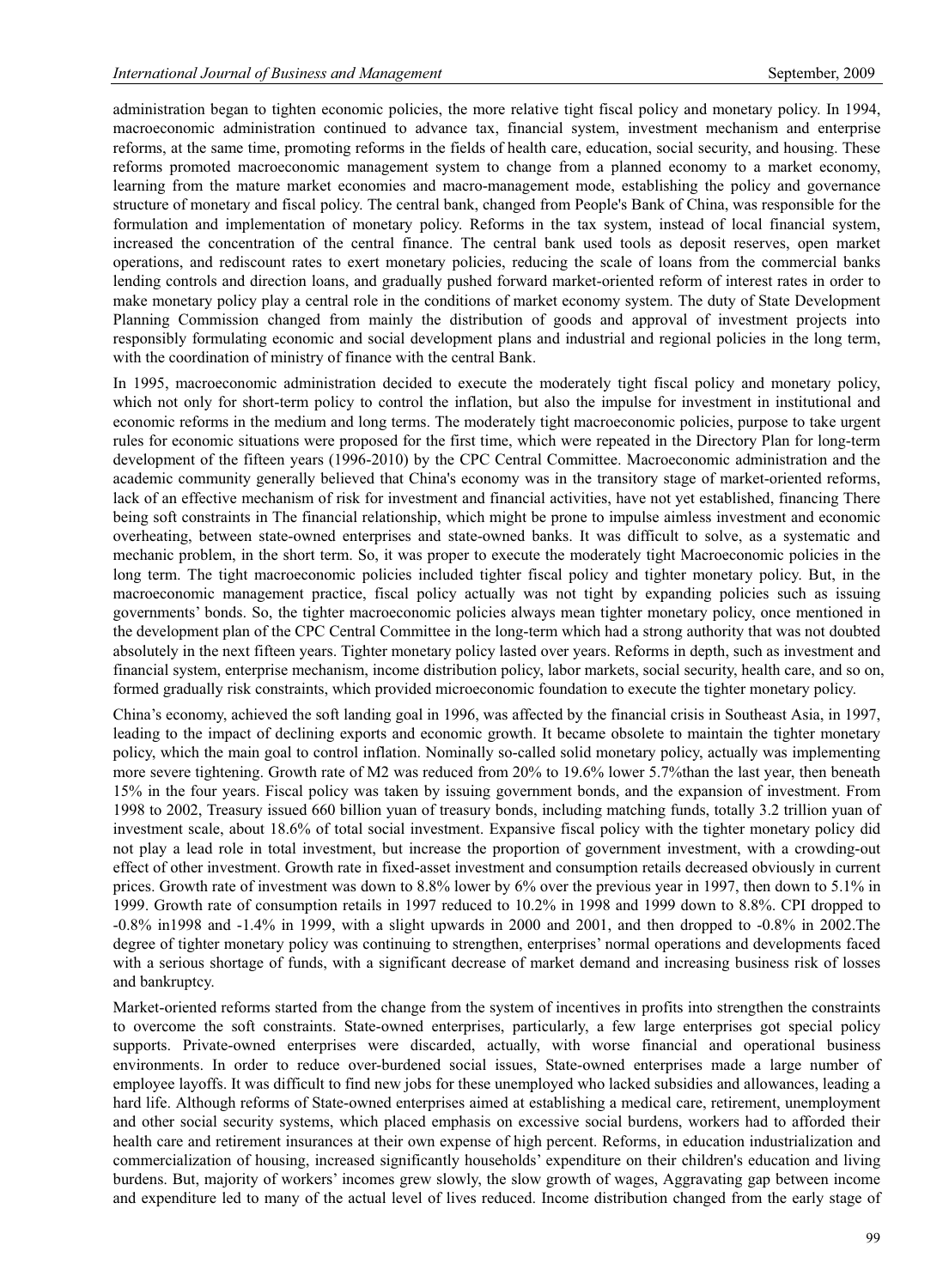reform over national income decreasing and enterprises and personal income increasing into national income increasing and business and personal income falling. Risk of excessive economic and social pressures were assumed by businesses and individuals resulted in a sharp weakening of demand in business investment and consumption. Strengthened Effect of tighter monetary policy did slow down economic growth, deflation, rise unemployment, and increase hardships of the people. From 1998 to 2002, Macroeconomic indicators, On the whole, deteriorated. Average growth rate of GDP fell to 8.2%. The registered urban unemployment rate rose to 4%, and those unemployed not registered were even worse. Trouble-making events, made by groups of layoff, occurred in many places. Situations of low growth and high unemployment predicated that it was difficult to continue the tighter of monetary policy.

#### **4. Rapid Economic Growth with Proper Monetary Policy**

In 2003, Policy showed the apparent shift in macroeconomic policies from controlling over-investment and accelerating inflation to support economic growth rapidly. The growth rate of the currency loans increased substantially, from the performance of actual monetary implementation, although so-called the moderately tight monetary policy. Growth rate in M2 and loans increased by 19.6% and 21.1%, higher than the previous year, by 2.7% and 5.3%, respectively, in 2003. From 2003 to 2007, the average of growth rate in M2 and loans by16.9% and 16%, on the average, higher by 1.6% and 1.2% than the period from 1998 to 2002. Released monetary policy supported investment, consumption, exports and overall GDP growth rate on the increase trend. Consumption retails, fixed-asset investment, exports increased by average of 13.2%, 25.8% and 30.3% in current prices, higher than the previous five years by 4.2%, 14%, and 17.6%, respectively, GDP growth rate 10.8% on average, higher than the previous five years by 2.6%. Consumer price index changed from the decline trend into a moderate rise in the range of 1% -3%. Residents' situations improved in employment, income, consumption. The registered urban unemployment rate declined from 4.3% in 2004 to 4% in 2007. From 2003 to 2007, five years, disposable income of urban residents and rural residents, increased, respectively, 9.8% and 6.8%, respectively, higher than the previous five years, 1.1% and 3%.Urban and rural consumption expenditure per capita grew by 8.1% and 7.9%, respectively, higher 0.2% and 4.9% than the previous five years (Table 1).

Insert Table 1 here

#### **5. Scholars' Debates**

Adjustments in macroeconomic policies and changes in economic operations invoked departments and the academic debates and arguments since 2003. Many people thought that main macroeconomic indicators raised too faster, macroeconomic situation of overheat was beyond the reasonable boundaries. Macroeconomic administration had issued its own warnings that economy had been its partial heat and changing from the partial path to the overheating trend. From 2003 to 2007, the GDP growth, on average, was 11%, up to 13% in 2007, substantially in excess of the average growth rate of three decades of reforms and opening-up, close to 1985 and 1993, which were periods of serious economic overheating and inflation. Growth rate in fixed asset investment was 25%, exceeded the average level in the first five years of more than 10%, and resulted in tighter supply of coal, electricity and oil and other goods, with investment goods prices rising. Export growth of 25% -35%, resulted in too large trade surplus and foreign currencies inflow , which lead to excessive money supply passively about 16% more than the strict control line of 15%,application of tightening monetary policy since 1998.

Experts of Development and Reform Commission believed that in 1998 five years after the implementation of tight monetary policy, economy, growth rate around 8%, did not appear overheated, but a appropriate rate of economic growth, although investment in some industries and enterprises showed with the aimless expansions. Some experts argued that excessive growth of investment in steel, cement and electrolytic aluminum, which were caused by exceeding demand and high profits lead to accelerating investment, aimless expansion and serious overcapacities would deduce huge wastes and serious depression since 2003. The central bank expressed that trend of continuing higher prices in iron and steel, coal, non-ferrous metals, chemical raw materials, and capital goods, would changed into a cost-push inflation trend, which indicating that excessive growth of monetary credit, resulting in an overheated situation and inevitable inflation in consequence.

Wide attentions, with criticisms, were paid on rapid growth in energy consumptions and environmental pollutions, since 2003. Low efficiency of energy use and emissions control, high-speed economic growth, with 1.3 billion people, emerged large-scale and rapid growth of energy consumption and emissions. In accordance with development plan in the long term established by Development and Reform Commission, under the mandatory conditions of the supply in energy resources and environmental constraints, it is more reasonable that the proper rate of sustainable economic growth in China was approximately 7%-8%. In recent years, many experts criticized that China's economic growth of more than 10% was at the cost of excessive consumption of energy resources and environmental pollutions. Development and Reform Commission repeatedly criticized that aimless expansion in some industries, with low efficiency of energy and resource and environmental protection level, resulted in excessive consumption of energy resources, environmental pollutions. Shortage of electricity and energy resources with higher prices indicated that the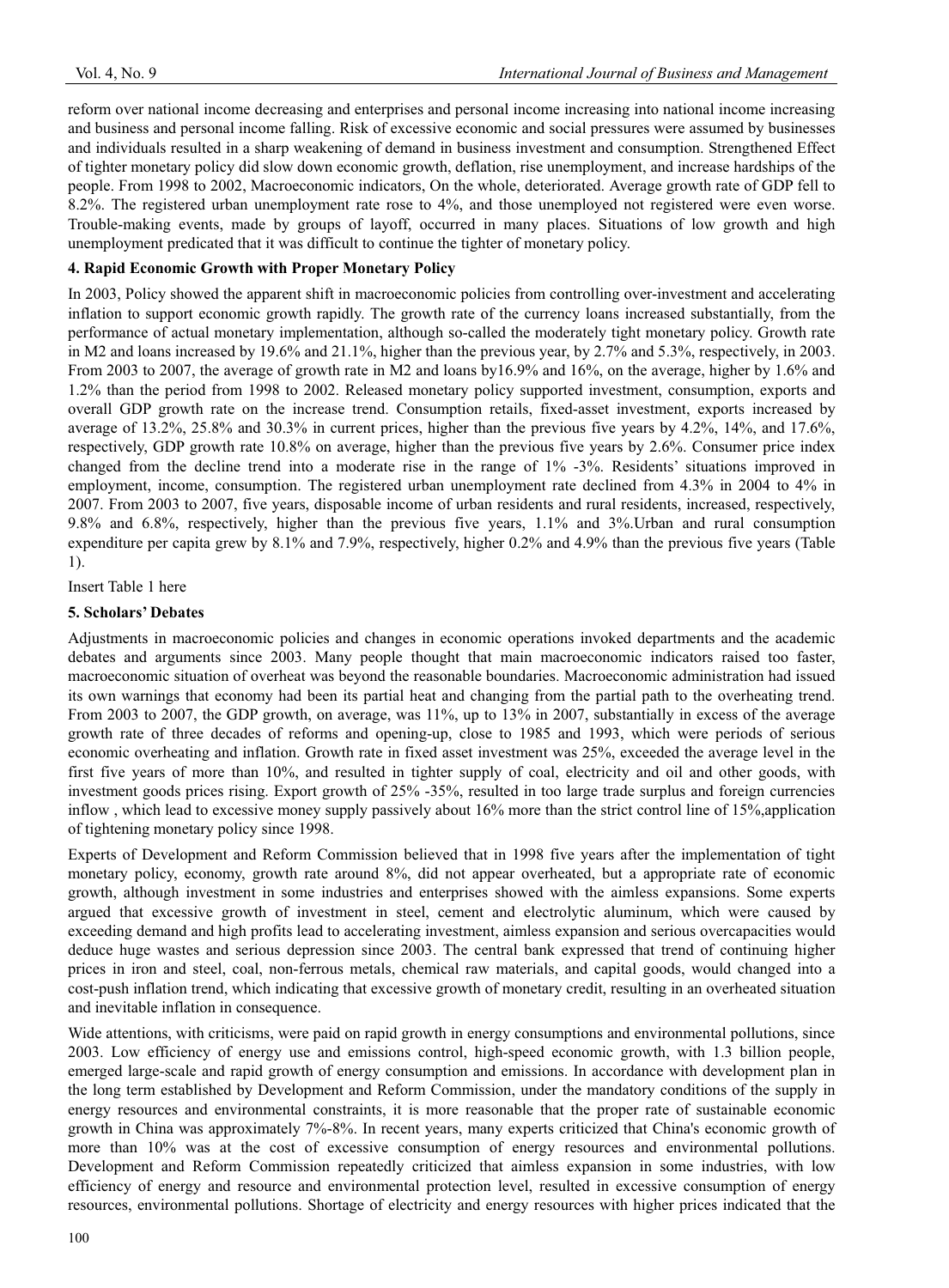growth rate of the economy exceeded a reasonable limit in recent years. Some scholars pointed out that China's production capacity of iron and steel drove up prices of imported iron ore, and the economy, overheating, was being a serious state, from the angle of continuing tensity of shortage of coal, electricity and oil.

But, some scholars believe that China's economy is not overheated since the monetary policy released in 2003.China's energy and raw material prices were rising, it is just reasonable adjustments for prices that were once too low in the past long run. Higher prices in energy and raw materials did not exert a clear impact on inflation with the cost-push trend. There being no inflation, consumer price index did not rise too high, since 2003.Growth rate in urban-rural income substantially higher than the fluctuations in consumer price index, and residents' real income and consumption increased remarkably. Economic growth rate in 2003 increased to 10%, demand and consumption of energy and raw materials accelerated. There has been tension in the supply of energy resources, energy and raw materials' prices going up accordingly. Since 2003, energy and raw materials' production and investment were growing in ultra-high-speed growth rate, structural contradictions, such as coal, electricity and oil shortages gradually eased. The capacity of energy, raw materials to support the economy were rapidly increasing. Fluctuations, up and down, in price indices for fuel and raw materials reflected the higher rate of economic growth under the conditions of shortage of raw materials, energy which were evolved in changes and improvements from the balance between supply and demand (Figure 4). Energy output, which was stimulated under the supply gap, grew rapidly by 14% since 2003, gradually slowed down to 7%, the state of balance between supply and demand in 2007. Capacity of producing coal and generating electricity grew by 15%, in the majority of months, from 2003 to 2007.Some departments, for example, iron and steel and non-ferrous metals grew at the rate over 20% (Figure 5, Figure 6).

Insert Figure 4 here

Insert Figure 5 here

Insert Figure 6 here

#### **References**

Chen, Yu. (1991). The choice of macroeconomic policy. *The social sciences*, 3.

Chang, Xiuze. China's macro-economic trends and countermeasures. *Reforms and strategies*, 1.

Li, Chunguang, & Ding. (2009). From an economic point of view interpretation of the Chinese government's macro-economic policy adjustments. *Financial Times*, 1.

Liu. (2009). In 2009 the orientation of China's macroeconomic policies and recommendations. *Operation and Management*, 1.

Lu, HanLin. (1992).The post-war US-Japan comparison of macroeconomic policies. *Journal of Wuhan University (Human Sciences Edition)*, 3.

Wang, Jian, & Chiron cattle. (2009). China's current macro-economic analysis of aggregate demand and growth prospects. *Economic Research, reference*, 1.

Wang, Xiaoguang.(2009).Challenges and Strategies-2008 Review and 2009 macro-economic prospects. *Business Management*, 1.

Wang, Zhengping. (2009). The global financial crisis in China's macroeconomic regulation and control countermeasures. *Journal of Shenzhen University (Humanities & Social Sciences)*, 1.

Zhao, Xibin. (1995). On the macro-economic policies and corporate behavior of. *Journal of Wuhan University (Philosophy and Social Sciences Edition)*, 5.

Zheng, Chaoyu.(2009). China's macroeconomic situation and policies: 2008-2009. *Economic theory and economic management*, 1.

Zheng, Shigui. (1997).Macroeconomic policy analysis. *Management Science Digest,* 4.

Zhu, Haofei. (2009). In 2009 the top ten of China's macro-economic policy orientation of the. *The contemporary economy*, 1.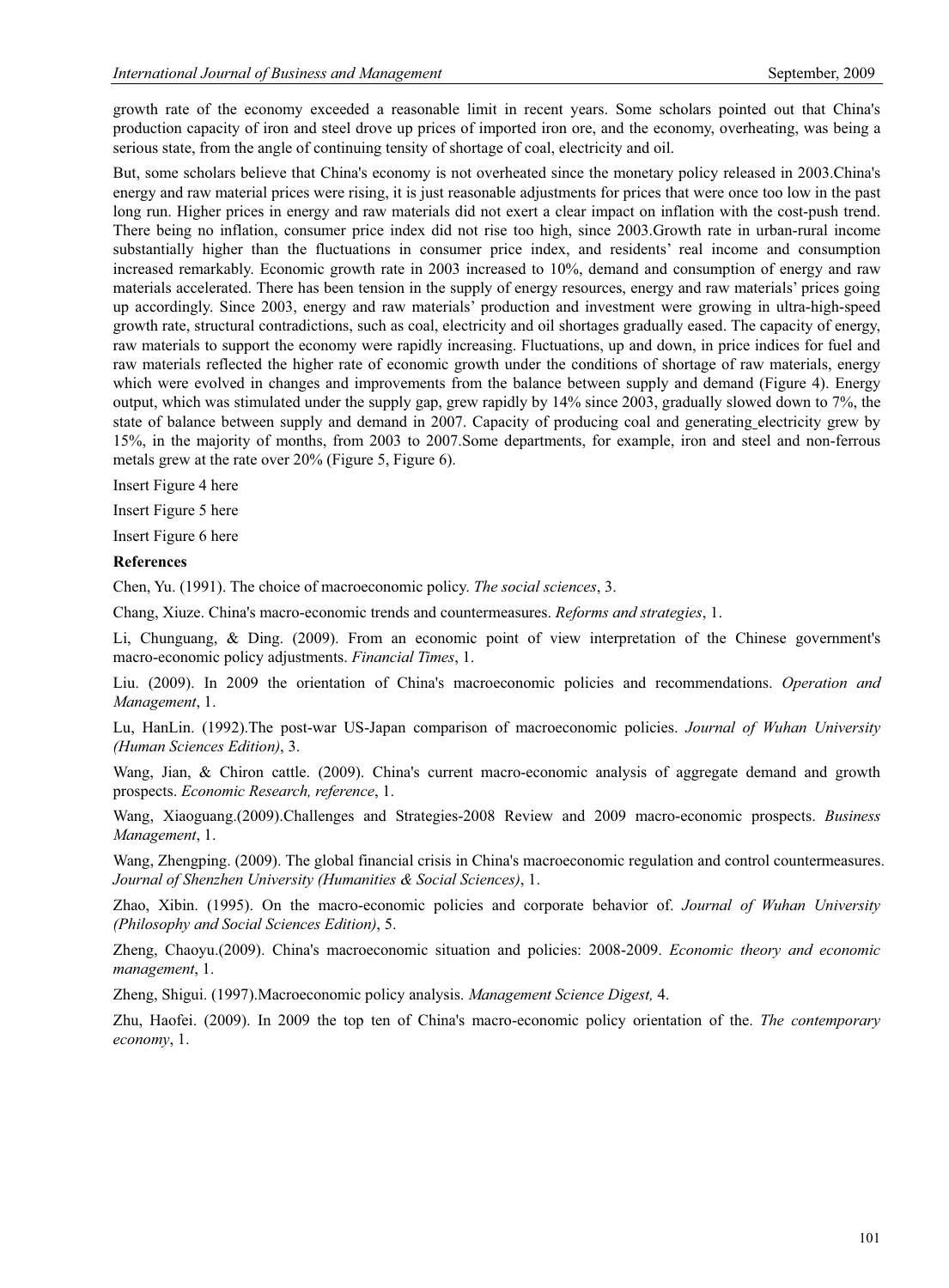| Years     | <b>GDP</b> | <b>CPI</b> | Consumption<br>retails | Investment | <b>Exports</b> | M2   | Loan | Unemployment<br>rate | Urban<br>average<br>income | rural<br>average<br>income |
|-----------|------------|------------|------------------------|------------|----------------|------|------|----------------------|----------------------------|----------------------------|
| 1998      | 7.8        | $-0.8$     | 6.8                    | 13.9       | 0.5            | 14.8 | 15.5 | 3.1                  | 5.8                        | 4.3                        |
| 1999      | 7.6        | $-1.4$     | 6.8                    | 5.1        | 6.1            | 14.7 | 12.3 | 3.1                  | 9.3                        | 3.8                        |
| 2000      | 8.4        | 0.4        | 9.7                    | 10.3       | 27.8           | 12.3 | 17.6 | 3.1                  | 6.4                        | 2.1                        |
| 2001      | 8.3        | 0.7        | 10.1                   | 13.1       | 6.8            | 17.6 | 12.9 | 3.6                  | 8.5                        | 4.2                        |
| 2002      | 9.1        | $-0.8$     | 11.8                   | 16.9       | 22.4           | 16.9 | 15.8 | 4.0                  | 13.4                       | 4.8                        |
| 2003      | 10.0       | 1.2        | 9.1                    | 27.7       | 34.6           | 19.6 | 21.1 | 4.3                  | 9.0                        | 4.3                        |
| 2004      | 10.1       | 3.9        | 13.3                   | 26.6       | 35.4           | 14.9 | 14.4 | 4.2                  | 7.7                        | 6.8                        |
| 2005      | 10.4       | 1.8        | 12.9                   | 26.0       | 28.4           | 17.6 | 13.3 | 4.2                  | 9.6                        | 6.2                        |
| 2006      | 10.7       | 1.5        | 13.7                   | 23.9       | 27.2           | 15.7 | 15.1 | 4.1                  | 10.4                       | 7.4                        |
| 2007      | 13.0       | 4.8        | 16.8                   | 24.8       | 25.7           | 16.7 | 16.1 | 4.0                  | 12.2                       | 9.5                        |
| 1998-2002 | 8.2        | $-0.4$     | 9.0                    | 11.8       | 12.7           | 15.3 | 14.8 | 3.4                  | 8.7                        | 3.8                        |
| 2003-2007 | 10.8       | 2.6        | 13.2                   | 25.8       | 30.3           | 16.9 | 16.0 | 4.2                  | 9.8                        | 6.8                        |

|  |  |  |  |  |  |  | Table 1. Key index of economic growth in 1998-2002 and 2003-2007 | $\frac{0}{0}$ |
|--|--|--|--|--|--|--|------------------------------------------------------------------|---------------|
|--|--|--|--|--|--|--|------------------------------------------------------------------|---------------|

Source: "China Statistical Yearbook 2008".



Figure 1. The main macroeconomic indicators (1978-2008)

Source: "China Statistical Yearbook 2008".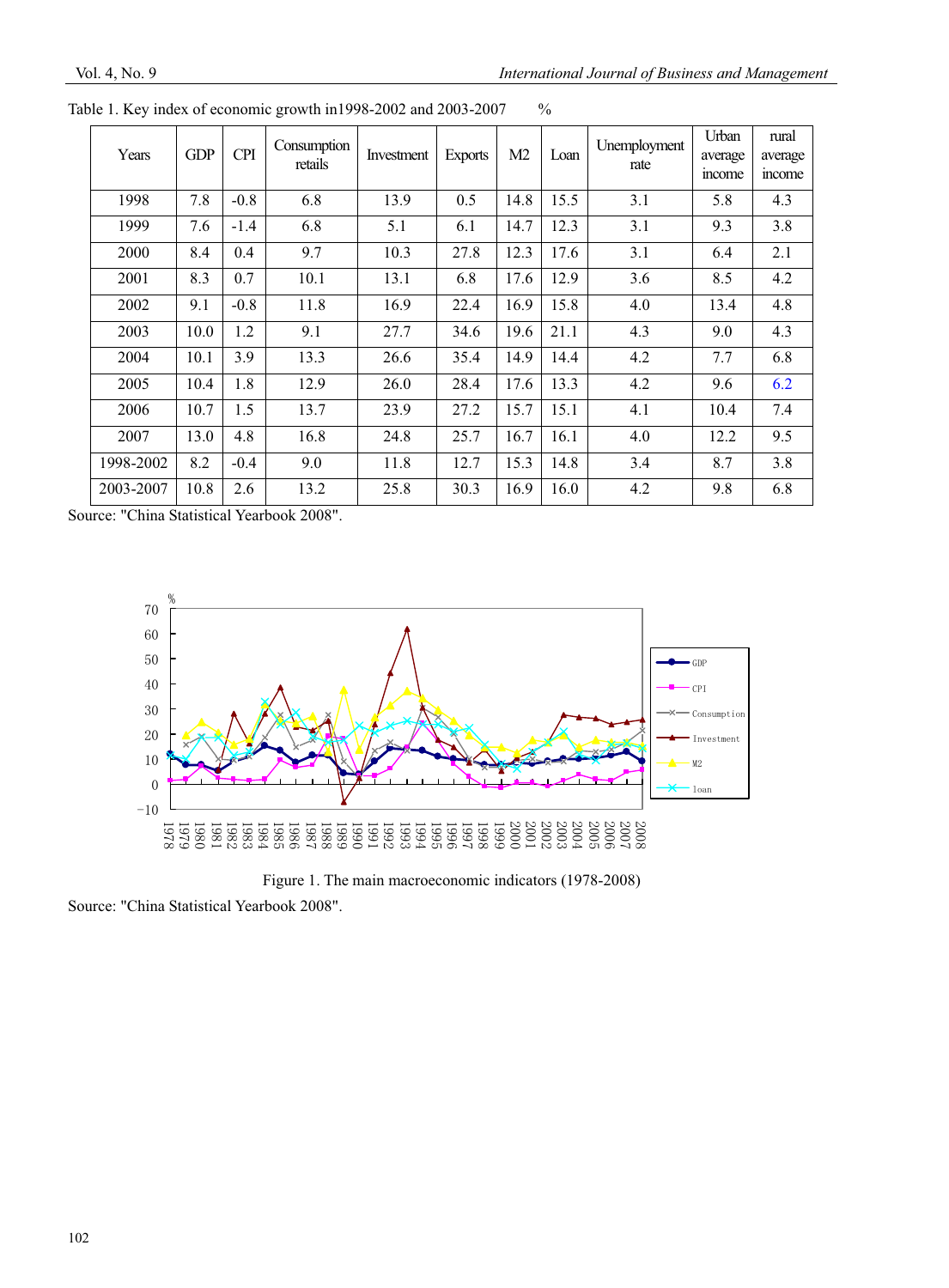

Figure 2. Growth rates of M2 and loans (1978-2008)

Source: "China Statistical Yearbook 2008".



Figure 3. Monthly changes in loan and CPI (1997-2002)

Source: National Information Center for the macroeconomic database.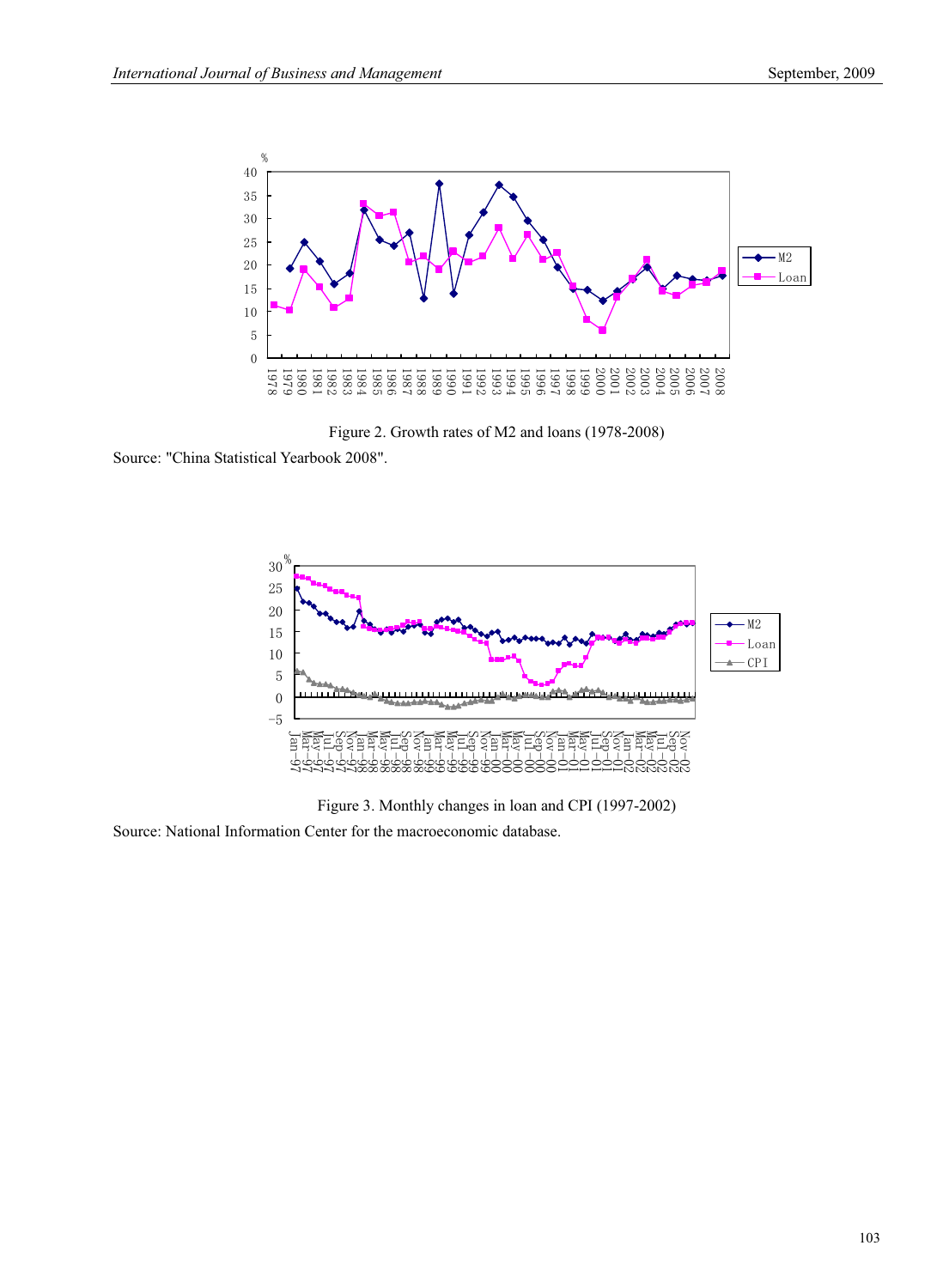

Figure 4. Monthly changes in fuel prices & raw materials (2003-2008) Source: National Information Center for the macroeconomic database.



Figure 5. Monthly changes in energy production (2003-2008)

Source: National Information Center for the macroeconomic database.